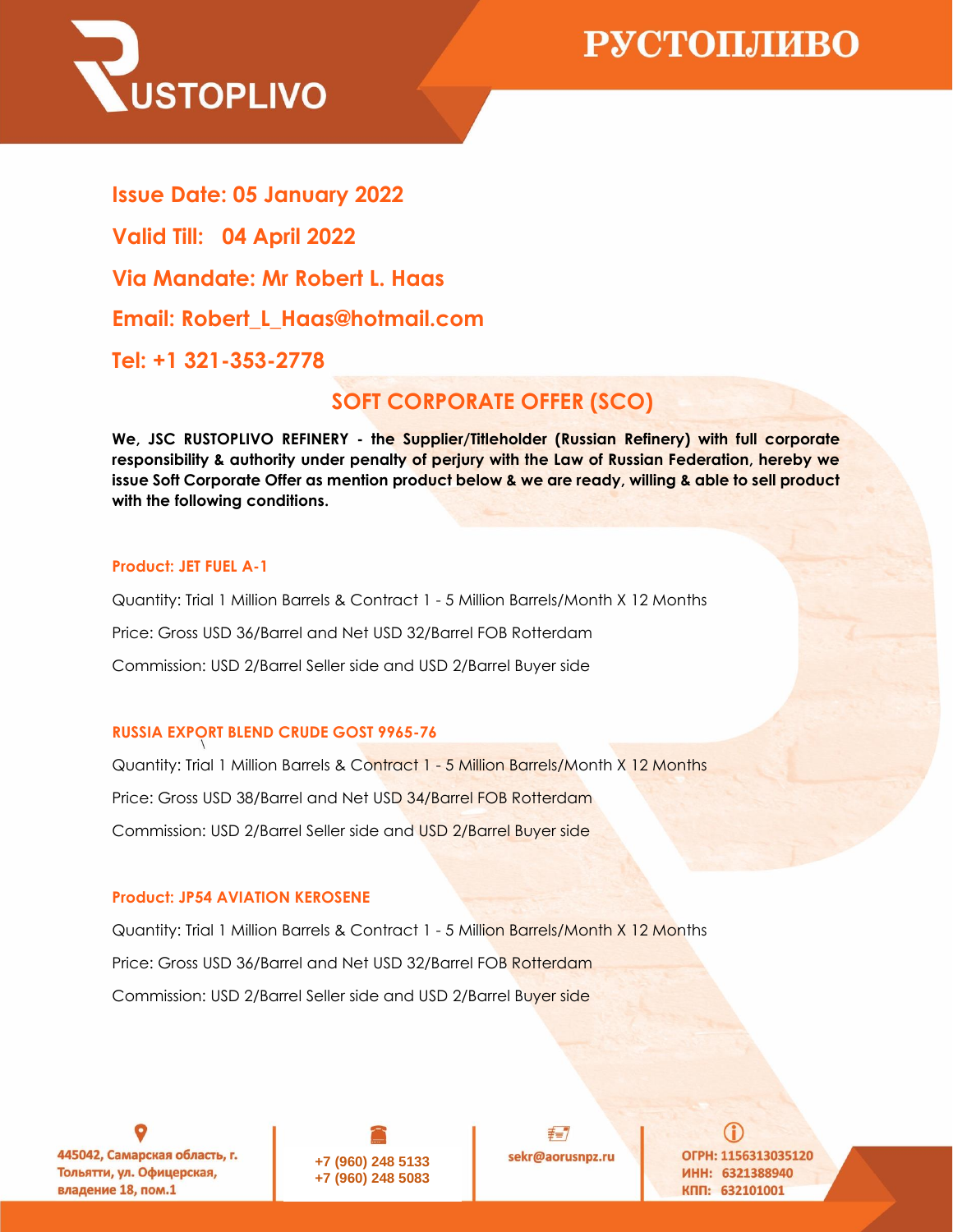

### **Product: D6 VIRGIN FUEL**

Quantity: Trial 100 million Gallons & Contract 200 - 500 million Gallons/Month X 12 Months Price: Gross USD 0.68/Gallon and Net USD 0.64/Gallon FOB Rotterdam Commission: USD 0.02/Gallon Seller side and USD 0.02/Gallon Buyer side

## **Product: DIESEL ULTRA LOW SULPHUR (500PPM)**

Quantity: Trial 100,000 MT & Contract 100,000 - 500,000 MT/Month X 12 Months Price: USD 245/MT and Net USD 235/MT FOB Rotterdam Commission: USD 5/MT Seller side and USD 5/MT Buyer side

## **Product: D2 GAS OIL L-02-62 GOST 305-82**

Quantity: Trial 100,000 MT & Contract 100,000 - 500,000 MT/Month X 12 Months Price: USD 240/MT and Net USD 230/MT FOB Rotterdam Commission: USD 5/MT Seller side and USD 5/MT Buyer side

## **Product: DIESEL FUEL EN 590 (10 PPM)**

Quantity: Trial 100,000 MT & Contract 100,000 - 500,000 MT/Month X 12 Months Price: USD 245/MT and Net USD 235/MT FOB Rotterdam Commission: USD 5/MT Seller side and USD 5/MT Buyer side

445042, Самарская область, г. Тольятти, ул. Офицерская, владение 18, пом.1



 $\not\equiv = \nabla$ sekr@aorusnpz.ru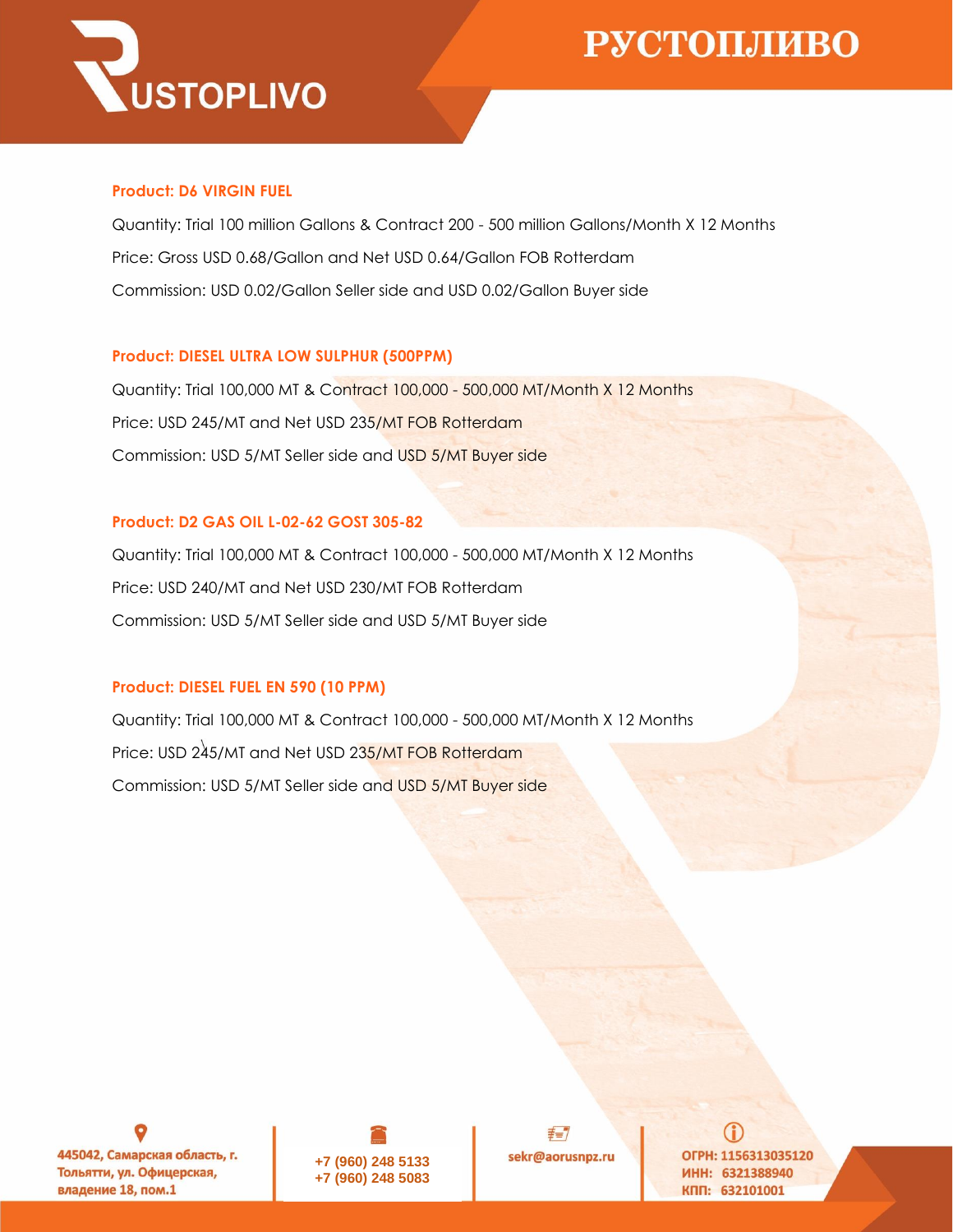

#### **RUSSIAN MAZUT M100 10585/75**

Quantity: Minimum: 50,000 MT Trial Shipment / Maximum: 300,000 MT Monthly.

FOB Price: USD195 Gross / USD185

Net Commission: USD5 / USD5

### **Product: LIGHT CYCLE OIL (LCO)**

Quantity: Trial 1,000,000 Metric Ton & Contract 1,000,000 – 5,000,000 Metric Ton per Month X 12 Months Price: USD 200/Metric Ton and Net USD 190/Metric Ton - FOB Commission: USD 5/Metric Ton Seller side and USD 5/ Metric Ton Buyer side

#### **TERMS & CONDITIONS**

| Origin:        | <b>Russian Federation</b>            |
|----------------|--------------------------------------|
| Specification: | To be approved on CI / SPA           |
| Inspection:    | SGS at loading port on Buyer expense |
| Term:          | Trial shipment & Contract 12 Months  |
| Payment:       | SWIFT MT103 TT WIRE / SWIFT MT760 BG |

445042, Самарская область, г. Тольятти, ул. Офицерская, владение 18, пом.1



 $\n \n \not \equiv = 7$ sekr@aorusnpz.ru